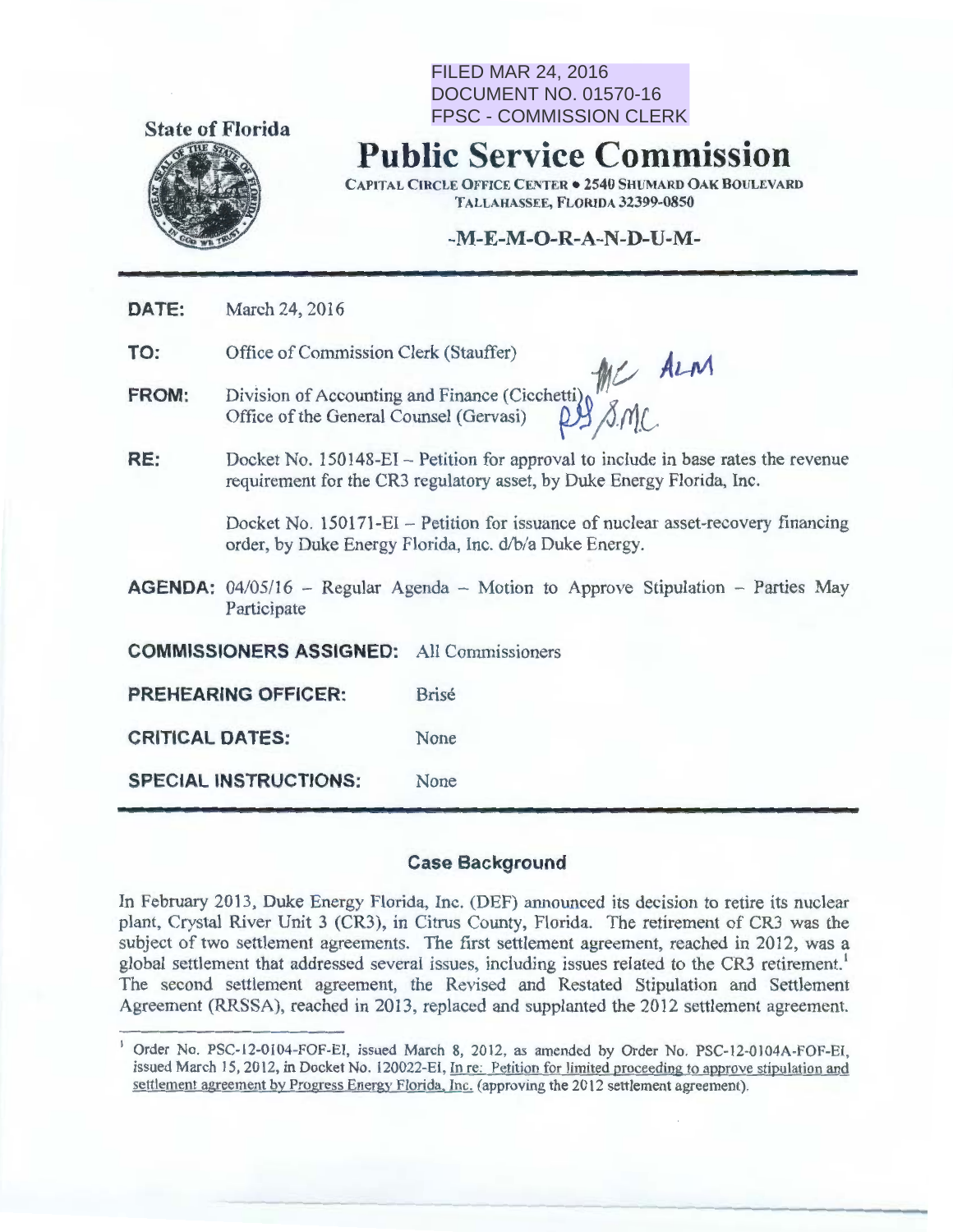Docket Nos. 150148-EI, 150171-EI Date: March 24, 2016

The Commission approved the RRSSA by Order No. PSC-13-0598-FOF-EI.<sup>2</sup> Among other things, the RRSSA contemplated that DEF would create a regulatory asset to account for the recovery of costs associated with the retirement of CR3. The parties to the RRSSA were DEF, the Office of Public Counsel (OPC), the Florida Industrial Power Users Group (FIPUG), the Florida Retail Federation (FRF), and White Springs Agriculture Chemicals, Inc. d/b/a PCS Phosphate (PCS Phosphate).

### **Docket No. 150148-EI – CR3 Regulatory Asset**

On May 22, 2015, pursuant to Sections 366.04 and 366.05, Florida Statutes (F.S.), DEF filed its Petition for Approval to Include in Base Rates the Revenue Requirement for the Crystal River Unit 3 Regulatory Asset (CR3 Regulatory Asset Petition), along with supporting testimony and exhibits. DEF intended its petition to be the first step in the securitization process, authorized by Section 366.95, F.S.

### **Docket No. 150171-EI – Financing Order**

On July 27, 2015, pursuant to Sections 366.04, 366.05, and 366.95, F.S., and consistent with the RRSSA and its CR3 Regulatory Asset Petition, DEF filed its Petition for Issuance of a Nuclear Asset-Recovery Financing Order (Financing Order Petition), along with supporting testimony and exhibits, requesting that the Commission issue a financing order to permit DEF to securitize certain costs, including the CR3 Regulatory Asset value as outlined in its CR3 Regulatory Asset Petition filed in Docket No. 150148-EI.

### **Consolidation of Dockets**

Along with its Financing Order Petition, DEF also filed a Motion to Consolidate, requesting that its CR3 Regulatory Asset Petition and Financing Order Petition be consolidated pursuant to Rule 28-106.108, Florida Administrative Code (F.A.C.). By Order No. PSC-15-0327-PCO-EI, issued on August 13, 2015, Docket Nos. 150148-EI and 150171-EI were consolidated into Docket No. 150171-EI.

### **First RRSSA Amendment**

On August 31, 2015, DEF filed a Motion for Approval of Stipulation. DEF requested that the Commission approve the proposed Stipulation reached by the parties to amend the RRSSA. The proposed Stipulation was intended to resolve the CR3 Regulatory Asset-related issues in Docket No. 150148-EI to ensure that the financing order issued in Docket No. 150171-EI would be consistent with the RRSSA.

By Order No. PSC-15-0465-S-EI, issued October 14, 2015, the Commission granted DEF's Motion for Approval of Stipulation and found that the RRSSA, as amended, was in the public interest.

 $\frac{1}{2}$  Order No. PSC-13-0598-FOF-EI, issued November 12, 2013, in Docket No. 130208-EI, as amended by Order No. PSC-13-0598A-FOF-EI, issued November 13, 2013, In re: Petition for limited proceeding to approve revised and restated stipulation and settlement agreement by Duke Energy Florida, Inc. d/b/a Duke Energy.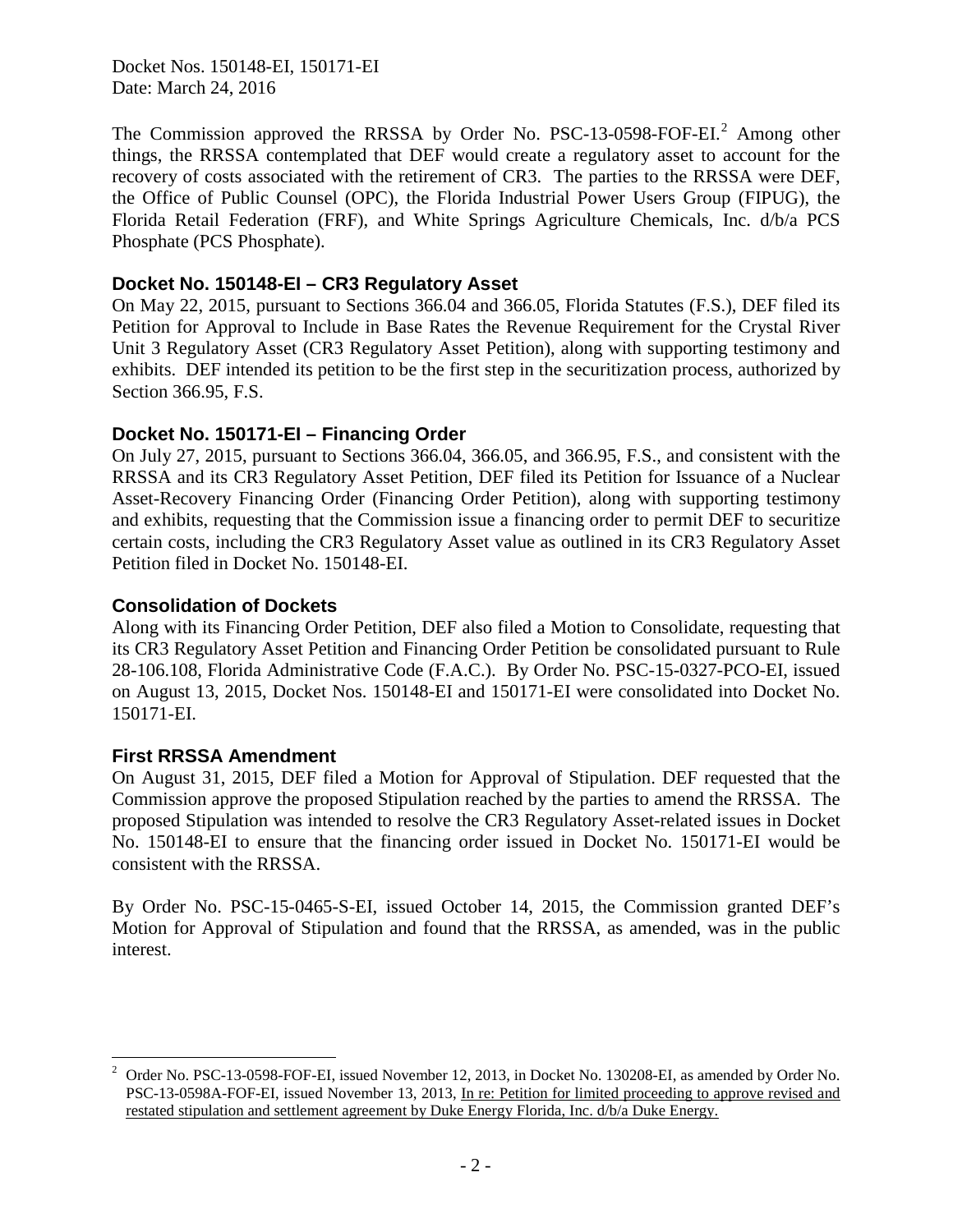Docket Nos. 150148-EI, 150171-EI Date: March 24, 2016

### **Financing Order**

By Order No. PSC-15-0537-FOF-EI, issued November 19, 2015, the Commission approved DEF's Petition for Issuance of a Nuclear Asset-Recovery Financing Order. The financing order permits DEF to securitize certain costs, including the CR3 Regulatory Asset value as outlined in its CR3 Regulatory Asset Petition filed in Docket No. 150148-EI.

### **Motion for Approval of Second RRSSA Amendment**

On March 9, 2016, DEF filed a Motion for Approval of Stipulation to Amend the RRSSA (Second RRSSA Amendment), as reflected in Exhibit 1 to the Stipulation. All parties to the RRSSA, including DEF, OPC, PCS Phosphate, FRF, and FIPUG, are signatories to the Second RRSSA Amendment. This recommendation addresses the Motion for approval of the Second RRSSA Amendment. The Commission has jurisdiction pursuant to Sections 366.04 and 366.05, F.S. The motion and stipulation are attached.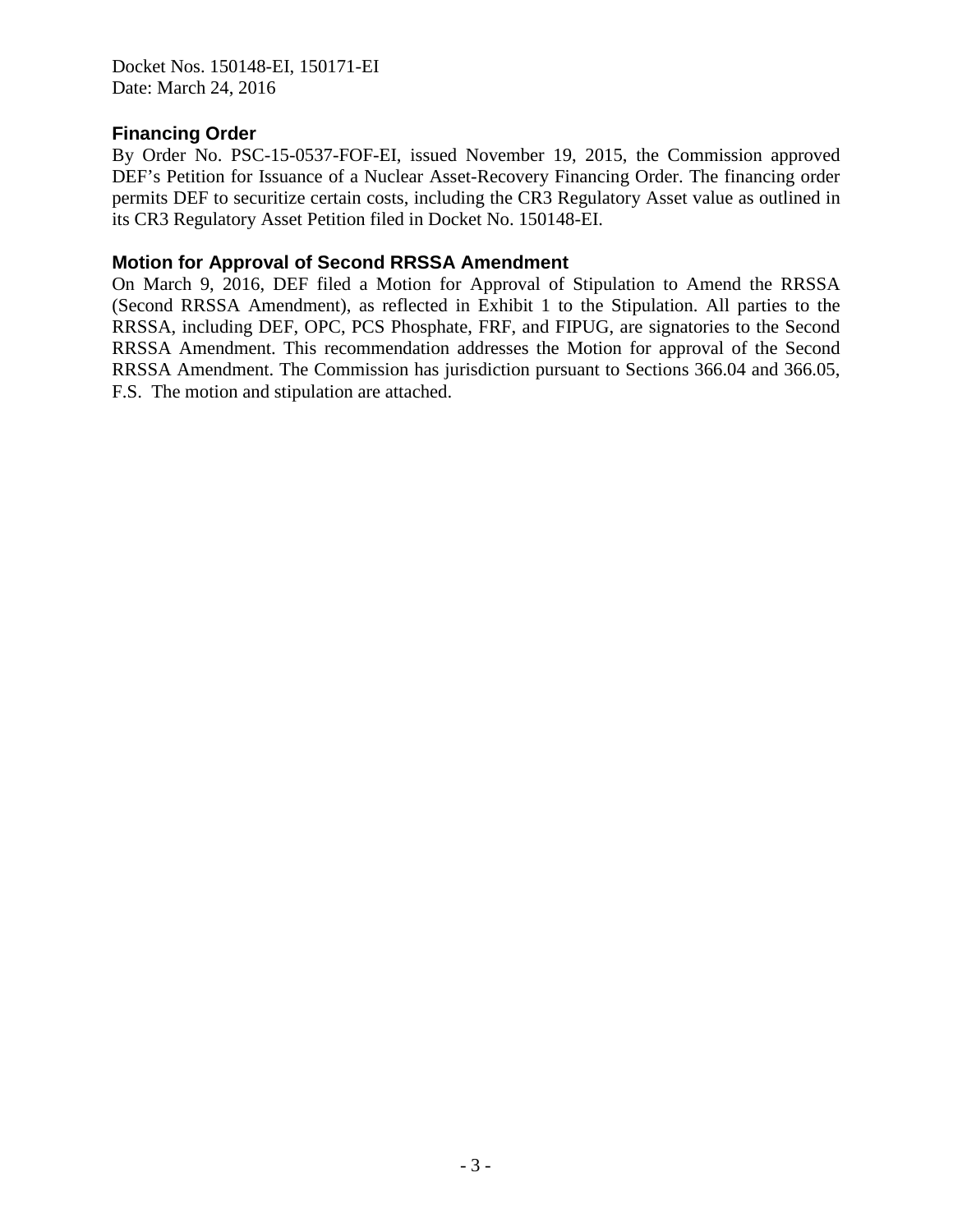# **Discussion of Issues**

*Issue 1:* Should DEF's Motion for Approval of Stipulation to Amend RRSSA as reflected in Exhibit 1 to the Stipulation (Second RRSSA Amendment) be approved?

*Recommendation:* Yes, DEF's Motion for Approval of Stipulation to Amend RRSSA as reflected in Exhibit 1 to the Stipulation (Second RRSSA Amendment) is in the public interest and should be approved. (Cicchetti, Gervasi)

**Staff Analysis:** In the Motion for approval of the Second RRSSA Amendment, DEF states that the parties request that the RRSSA be amended as reflected in Exhibit 1 to the Stipulation. Exhibit 1 to the Stipulation contains targeted and limited changes to clarify how certain Extended Power Uprate ("EPU") costs should be recovered through the capacity cost recovery clause in a manner that preserves, and is consistent with, the original intent of the parties at the time the RRSSA was found by the Commission to be in the public interest. Exhibit 1 to the Stipulation reads as follows:

The fourth sentence of paragraph 9(a) is amended to read: "Intervenor Parties agree that CR3 EPU assets that were placed in-service and closed to electric plant in-service FERC 101, which amount equals \$35,894,547 as of December 31, 2015 and includes carrying charges through December 31, 2015, shall not be included in, or recovered or further trued up as part of, the CR3 Regulatory Asset but instead shall be recovered in an amount estimated to be \$38,108,444 as of December 31, 2016 (subject to true up), through the CCR Clause over the years 2017 and 2018 at a carrying cost rate of 3 percent, and CR3 EPU Assets never closed to electric plant in-service FERC 101 shall be recovered as a part of the CR3 EPU Regulatory Asset through the NCRC or other appropriate docket(s).

DEF further states that it is the intent of the parties that all provisions of the RRSSA remain in full force and effect, except for the matters specifically addressed in the proposed Second RRSSA Amendment. According to DEF, the method of recovery outlined in the Second RRSSA Amendment gives certainty to customers and is superior in terms of carrying costs than the recovery contemplated in the original RRSSA. The stipulating parties each agree that the Second RRSSA Amendment is therefore in the best interest of DEF's customers and in the public interest.

For the reasons stated in the Motion, staff agrees that the proposed Second RRSSA Amendment as reflected in Exhibit 1 to the Stipulation is in the public interest, and therefore recommends that it should be approved.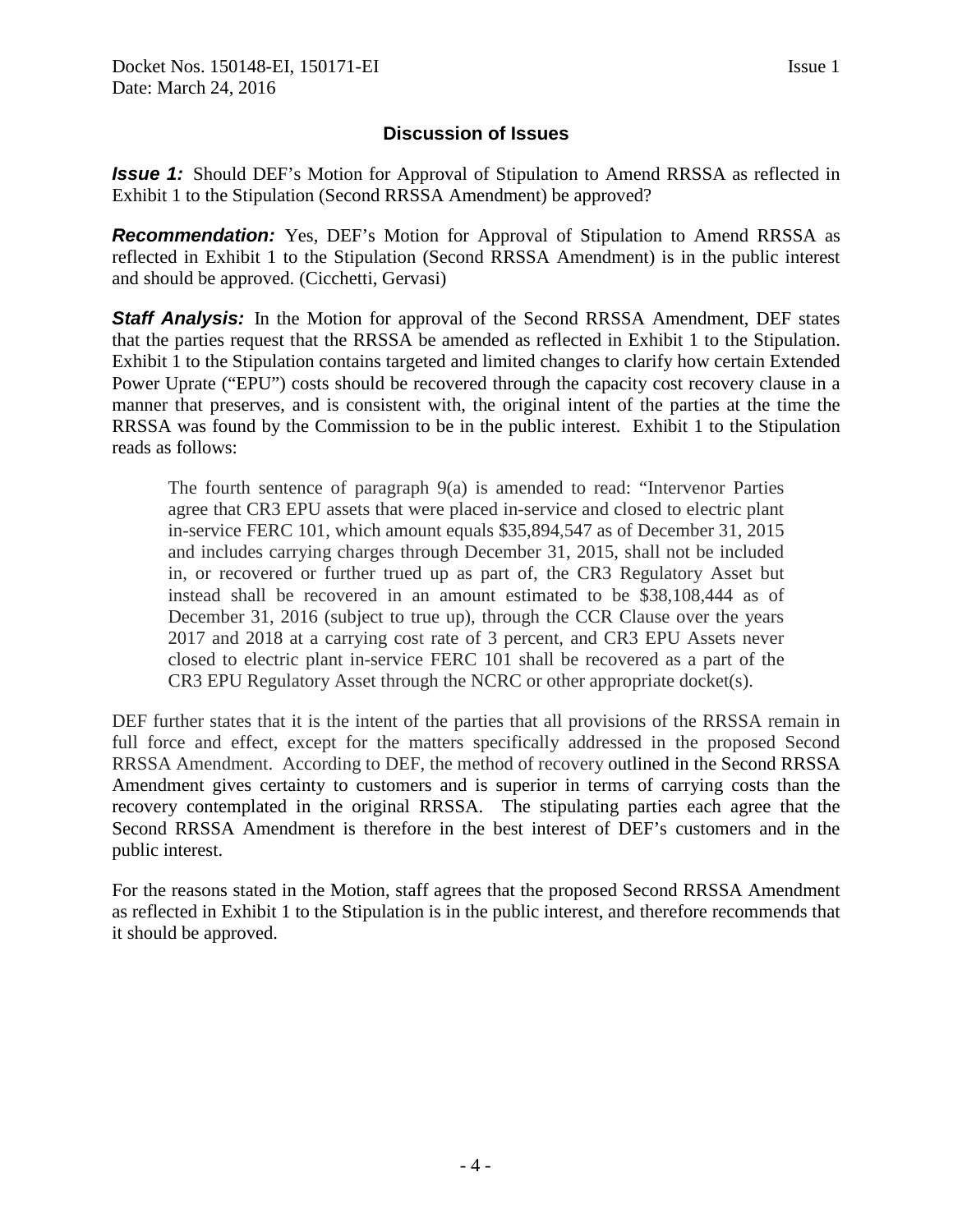#### **Issue 2:** Should these dockets be closed?

**Recommendation:** No, these dockets should remain open through completion of the Commission's review of the actual costs of the nuclear asset-recovery bond issuance conducted pursuant to Section 366.95(2)(c)5., F.S., and the financing order. (Gervasi)

**Staff Analysis:** These dockets should remain open through completion of the Commission's review of the actual costs of the nuclear asset-recovery bond issuance conducted pursuant to Section  $366.95(2)(c)5$ ., F.S., and the financing order.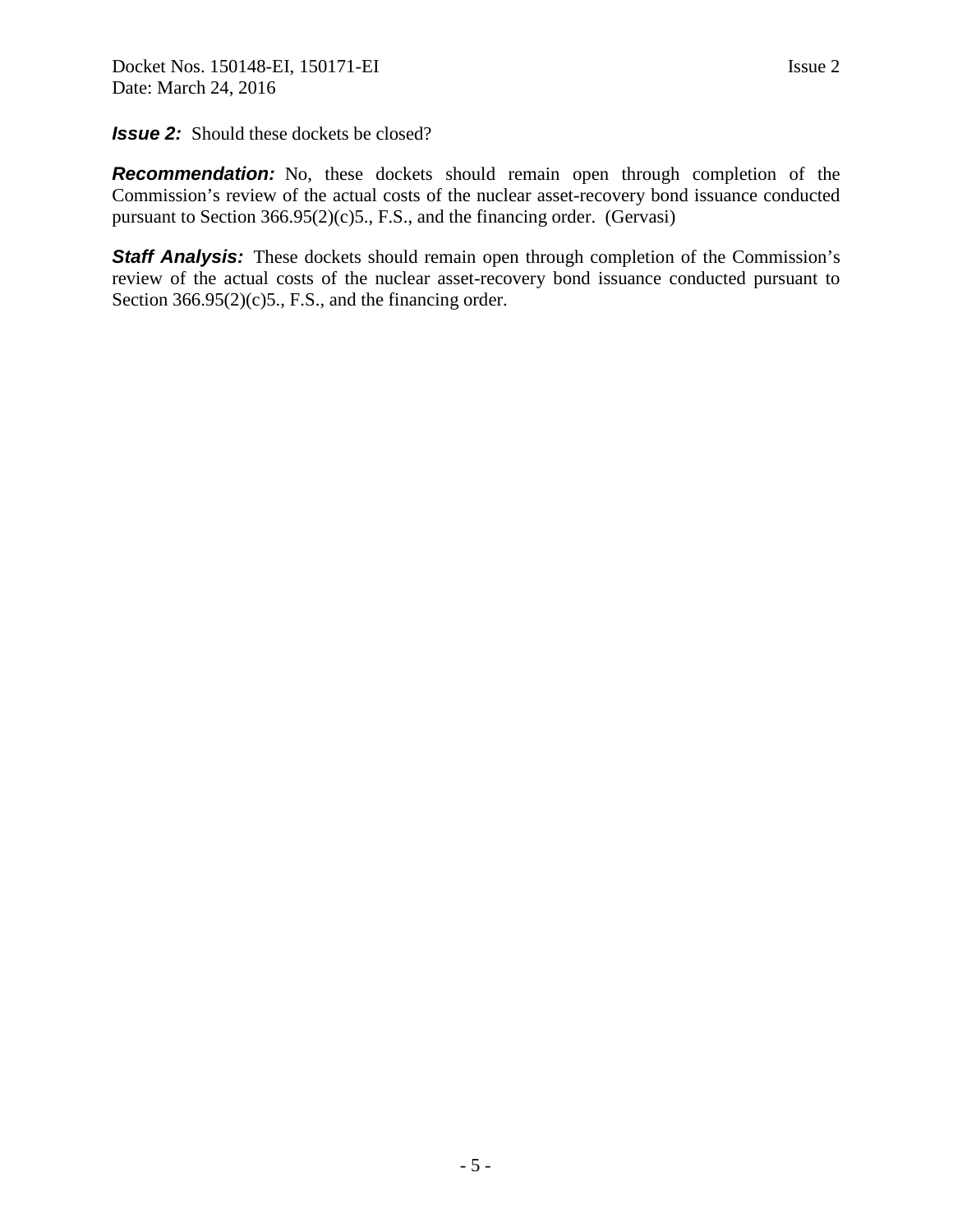**FILED MAR 09, 2016** DOCUMENT NO. 01271-16 **FPSC - COMMISSION CLERK** 

#### BEFORE THE FLORIDA PUBLIC SERVICE COMMISSION

In re: Petition for approval to include in base DOCKET NO. 150148-EI rates the revenue requirement for the CR3 regulatory asset, by Duke Energy Florida, Inc.

In re: Petition for issuance of nuclear asset-**DOCKET NO. 150171-EI** recovery financing order, by Duke Energy Florida, Inc. d/b/a Duke Energy. DATED: March 9, 2016

#### DUKE ENERGY FLORIDA, LLC'S MOTION FOR APPROVAL OF STIPULATION TO AMEND RRSSA

Duke Energy Florida, LLC ("DEF" or the "Company") hereby moves the Florida Public Service Commission ("Commission") to approve the attached Proposed Stipulation to Amend the Revised and Restated Stipulation and Settlement Agreement ("Stipulation"), including Exhibit 1 to the Stipulation ("Second RRSSA Amendment").

1. DEF, the Office of Public Counsel ("OPC"), White Springs Agricultural Chemicals, Inc., d/b/a PCS Phosphate ("PCS Phosphate"), the Florida Retail Federation ("FRF"), and the Florida Industrial Power Users Group ("FIPUG") (collectively the "Parties") have entered into the Stipulation to amend the Revised and Restated Stipulation and Settlement Agreement ("RRSSA").

2. The parties also request that the RRSSA be amended as reflected in Exhibit 1 to the Stipulation. The Second RRSSA Amendment contains targeted and limited changes to clarify how certain Extended Power Uprate ("EPU") costs should be recovered through the capacity cost recovery clause in a manner that preserves and is consistent with the original intent of the parties at the time the RRSSA was found by the Commission to be in the public interest. It is the intent of the parties that all provisions of the RRSSA remain in full force and effect, except for the matters specifically addressed in the proposed second amendment, reflected in the attached

 $\mathbf{1}$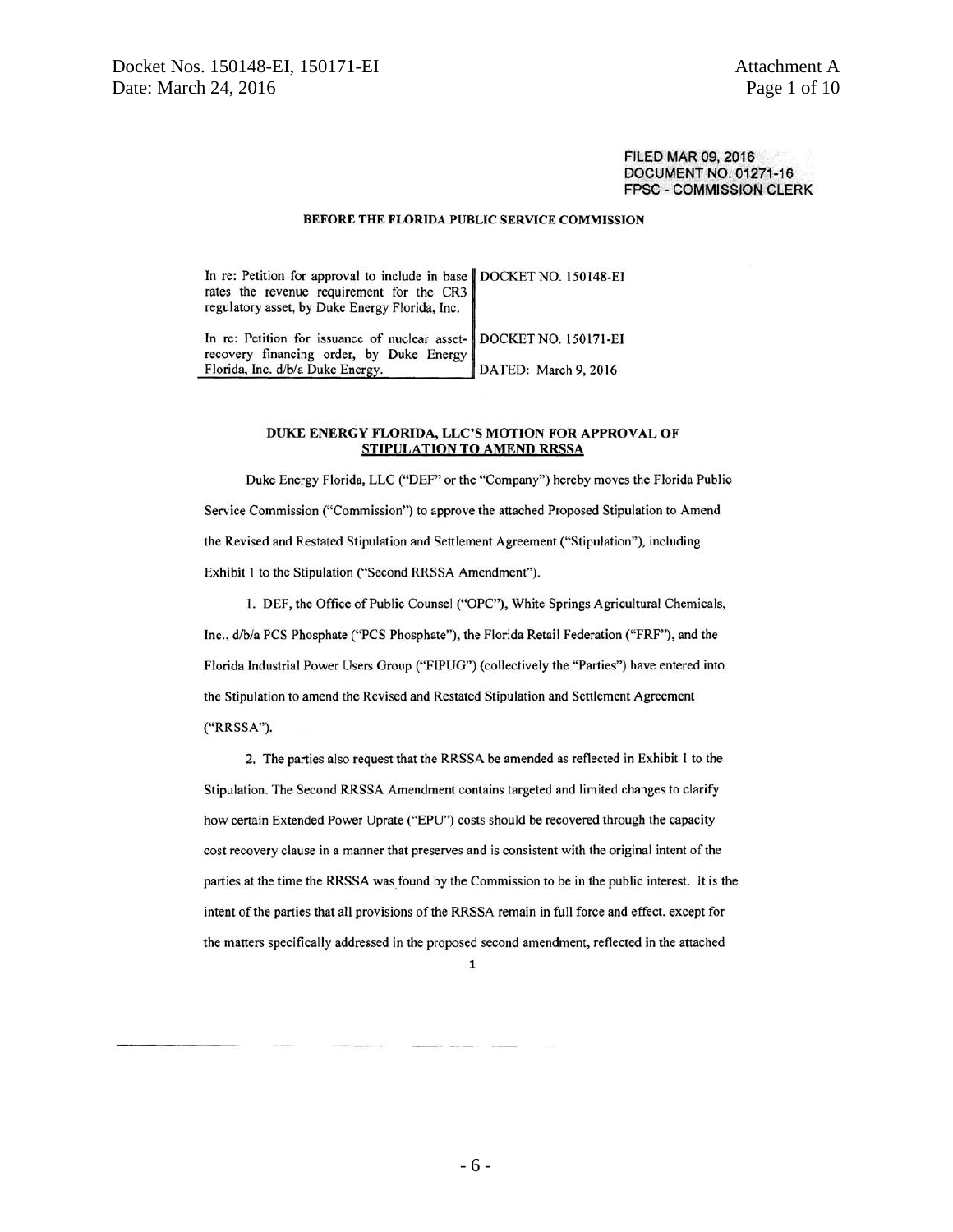Stipulation. The method of recovery outlined in the Second RRSSA Amendment gives certainty to customers and is superior in terms of carrying costs than the recovery contemplated in the original RRSSA. The stipulating parties each agree that the Second RRSSA Amendment is, therefore, in the best interest of DEF's customers and in the public interest.

3. DEF is authorized to represent that OPC, PCS Phosphate, FRF, and FIPUG support the motion to approve the Stipulation.

WHEREFORE, DEF respectfully requests that the Commission approve the Stipulation attached hereto and approve the Second RRSSA Amendment.

Respectfully submitted this 9th day of March, 2016.

/s/ Dianne M. Triplett DIANNE M. TRIPLETT Associate General Counsel DUKE ENERGY FLORIDA, LLC Post Office Box 14042 St. Petersburg, Florida 33733-4042 Telephone: (727) 820-4692<br>Facsimile: (727) 820-5041 Email: dianne.triplett@duke-energy.com

 $\mathbf 2$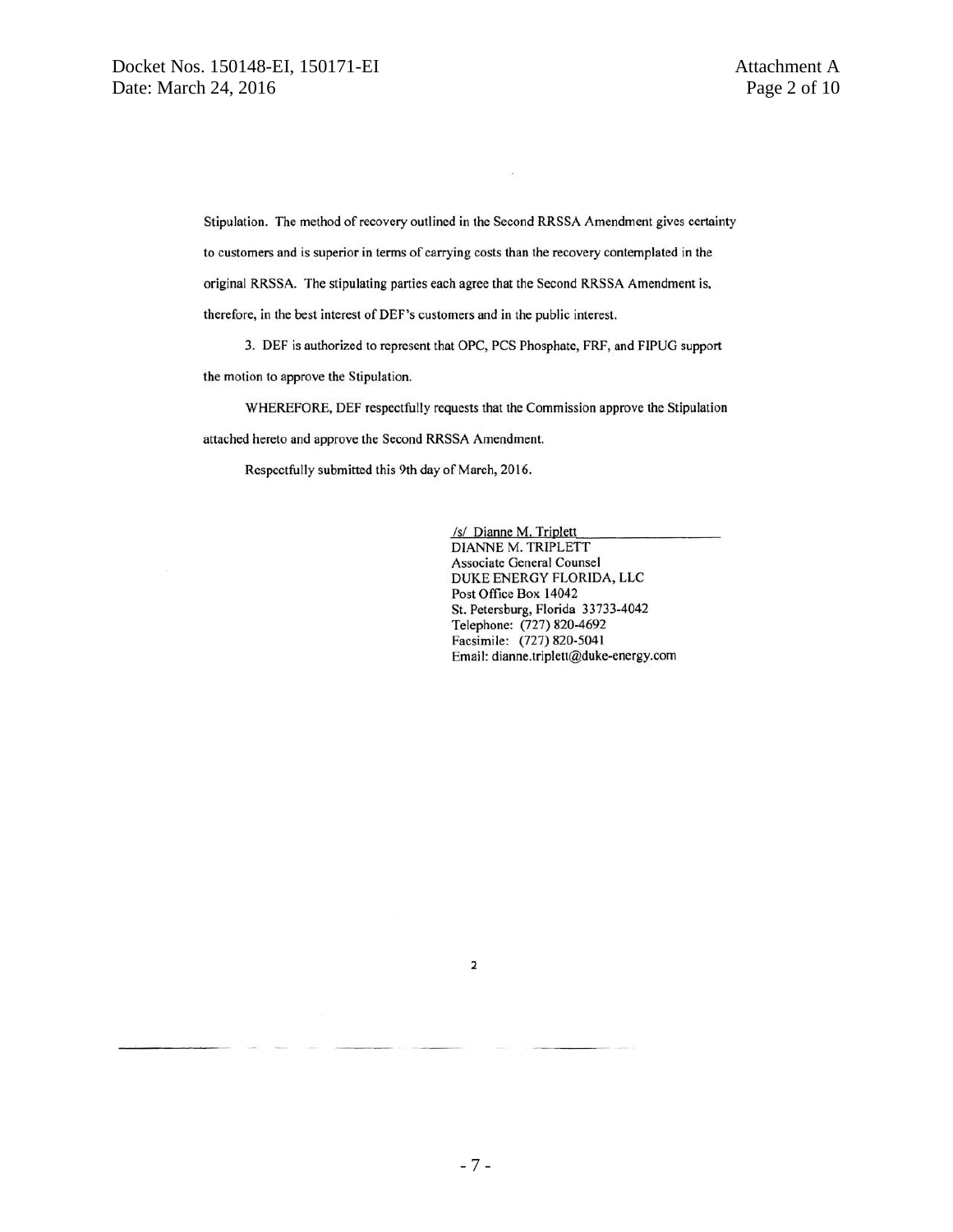#### **CERTIFICATE OF SERVICE**

I HEREBY CERTIFY that a true and correct copy of the foregoing has been furnished via electronic mail to the following this 9th day of March, 2016.

|  | /s/ Dianne M. Triplett |
|--|------------------------|
|  | Attorney               |

| Rosanne Gervasi<br>Keino Young<br>Kelley Corbari<br>Theresa Tan<br>Office of the General Counsel<br>Florida Public Service Commission<br>2540 Shumard Oak Blvd.<br>Tallahassee, FL 32399-0850<br>kyoung@psc.state.fl.us<br>kcorbar@psc.state.fl.us<br>$ltan(\alpha)$ psc.state.fl.us<br>rgervasi@psc.state.fl.us | Charles Rehwinkel<br>J. R. Kelly<br>Office of Public Counsel<br>c/o The Florida Legislature<br>111 West Madison Street, Room 812<br>Tallahassee, Florida 32399-1400<br>kelly.jr@leg.state.fl.us<br>rehwinkel.charles@leg.state.fl.us<br>woods.monica@leg.state.fl.us |  |
|------------------------------------------------------------------------------------------------------------------------------------------------------------------------------------------------------------------------------------------------------------------------------------------------------------------|----------------------------------------------------------------------------------------------------------------------------------------------------------------------------------------------------------------------------------------------------------------------|--|
| Florida Industrial Power Users Group<br>c/o Moyle Law Firm, P.A.<br>Jon C. Moyle, Jr.<br>Karen A. Putnal<br>118 North Gadsden Street<br>Tallahassee, Florida 32301<br>imoyle@moylelaw.com<br>kputnal@moylelaw.com                                                                                                | PSC Phosphate – White Springs<br>c/o James W. Brew<br>Owen J. Kopon<br>Stone Mattheis Xenopoulos & Brew, PC<br>1025 Thomas Jefferson Street, NW<br>Eighth Floor, West Tower<br>Washington, DC 20007-5201<br>jbrew@smxblaw.com<br>ojk@smxblaw.com                     |  |
| Joseph Fichera<br>Saber Partners, LLC<br>44 Wall Street<br>New York, NY 10005<br>ifichera@saberpartners.com                                                                                                                                                                                                      | Dean E. Criddle<br>Orrick, Herrington & Sutcliffe<br>405 Howard Street, #11<br>San Francisco, CA 94105<br>dcriddle@orrick.com                                                                                                                                        |  |
| Robert Scheffel Wright<br>John T. LaVia, III<br>Gardner, Bist, Bowden, Bush, Dee, LaVia &<br>Wright, P.A.<br>1300 Thomaswood Drive<br>Tallahassee, FL 32308<br>schef@gbwlegal.com<br>jlavia@gbwlegal.com                                                                                                         |                                                                                                                                                                                                                                                                      |  |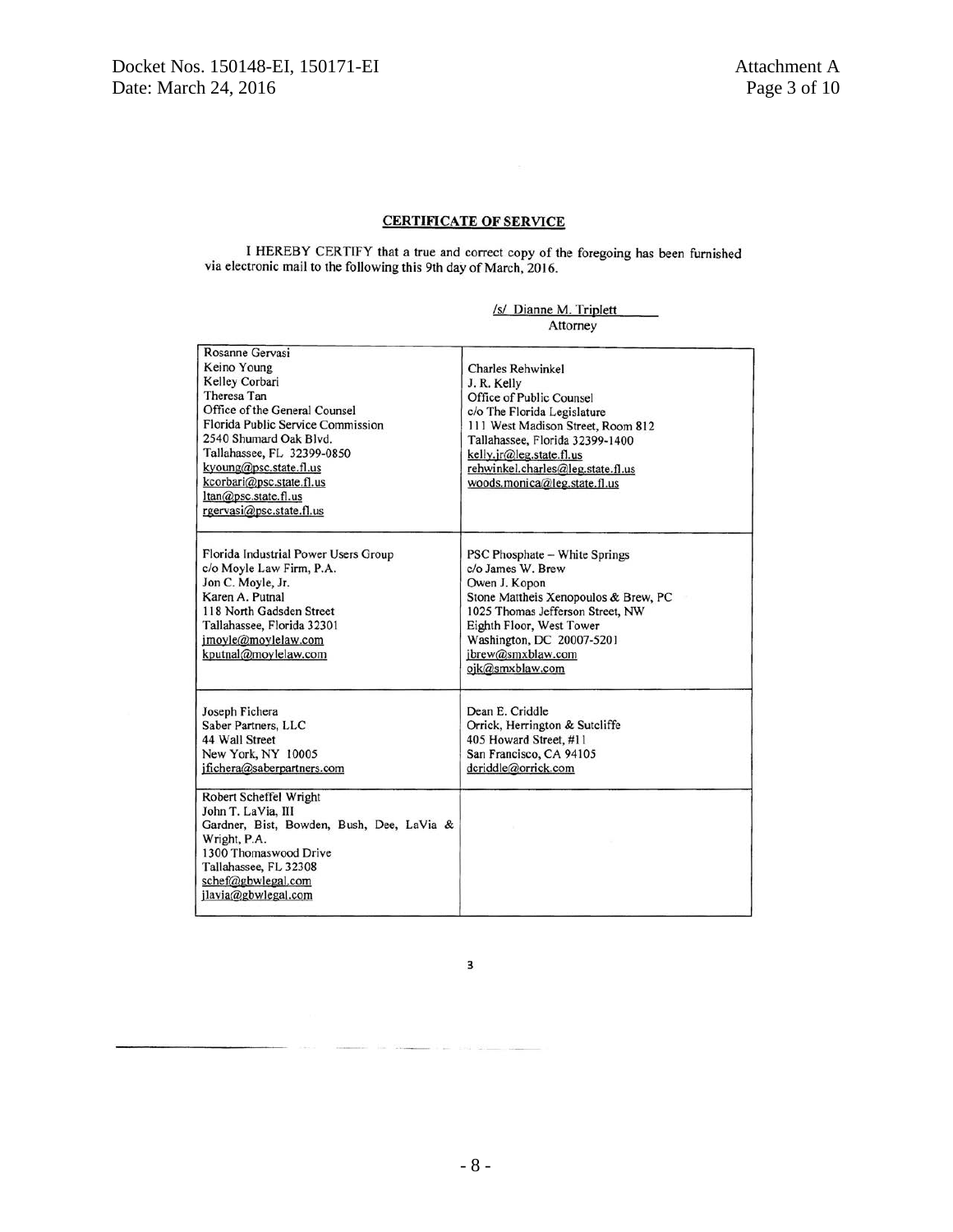#### Attachment to Motion - Stipulation to Amend RRSSA

- 1. The signatories to the RRSSA agree to and approve the Second RRSSA Amendment, attached to this Stipulation as Exhibit 1. The signatories agree that the Second RRSSA Amendment contains changes to clarify the recovery of certain CR3 EPU related charges. The signatories, by executing this Stipulation, agree that paragraph 22 of the RRSSA, which requires that "no provision may be changed or altered without the consent of each signatory Party in a written document duly executed by all Parties to this Revised and Restated Settlement Agreement" is fully satisfied.
- 2. Except as set forth in the Second RRSSA Amendment attached as Exhibit 1 to this Stipulation, the Parties do not intend to affect the intent, or the provisions, of the RRSSA.
- 3. This Stipulation may be executed in counterpart originals, and a facsimile or PDF email of any original signature shall be deemed an original.

In Witness Whereof, the signatories to the RRSSA evidence their acceptance and agreement with the provisions of this Stipulation and the Second RRSSA Amendment by their signatures below.

 $\mathbf{1}$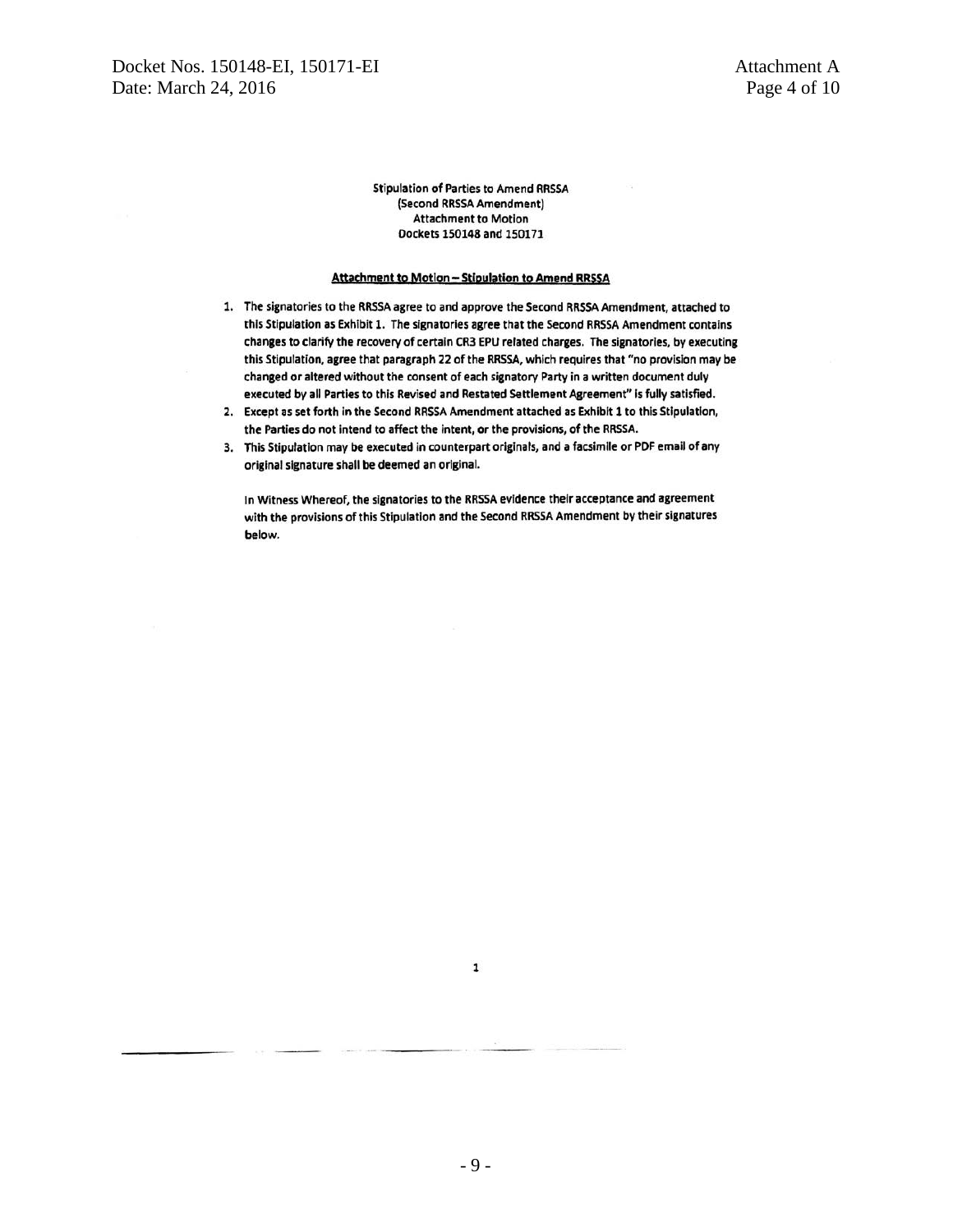Docket Nos. 150148-EI, 150171-EI<br>Date: March 24, 2016 Page 5 of 10 Date: March 24, 2016

 $\bar{\nu}$ 

**Stipulation of Parties to Amend RRSSA** (Second RRSSA Amendment) **Attachment to Motion** Dockets 150148 and 150171

Duke Energy Florida, LLC

month Pete By:

Dianne M. Triplett P.O. Box 14042 St. Petersburg, FL 33733

ä,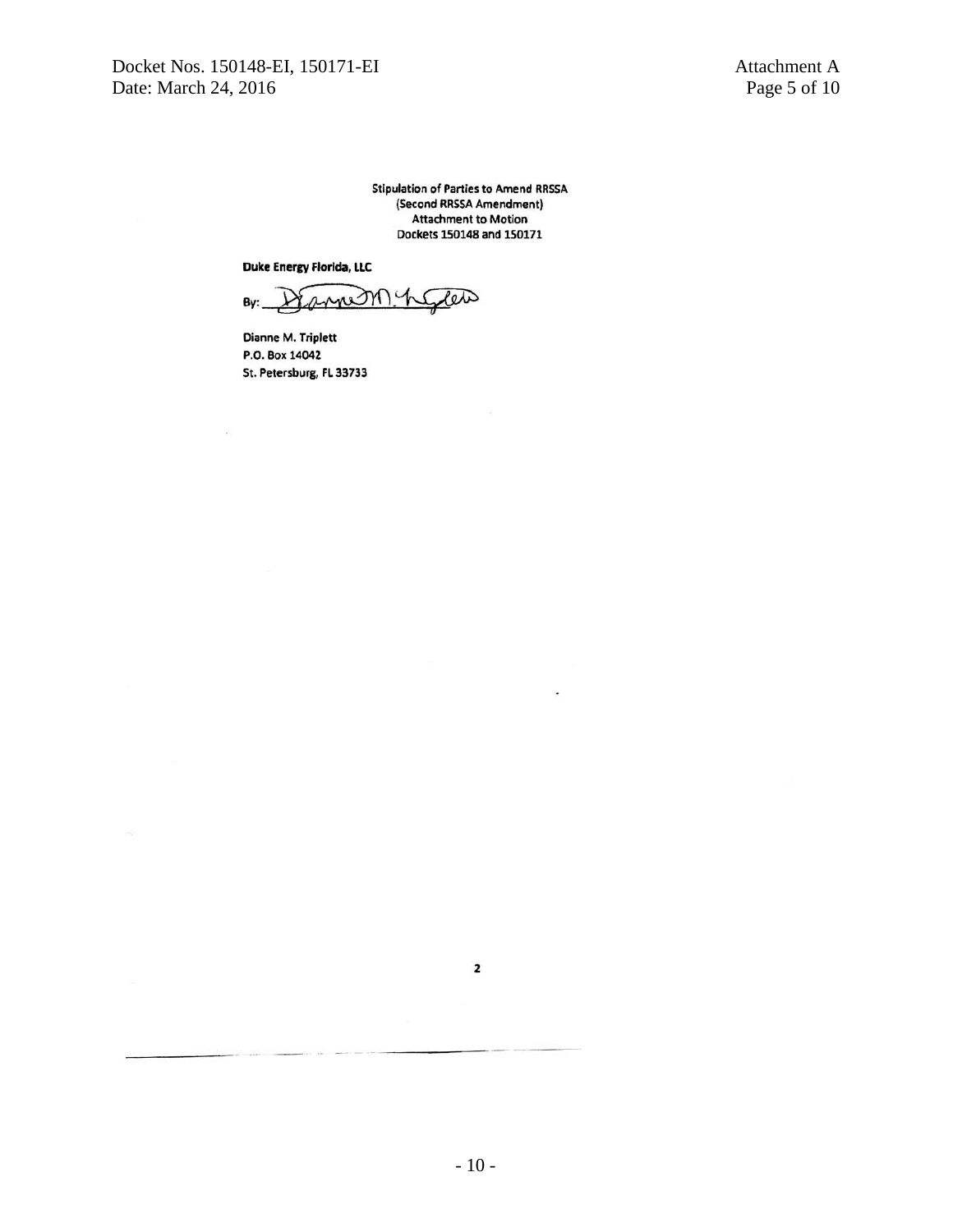$\ddot{x}$ 

Office of Public Counsel By:

J. R. Kelly, Esq. Charles Rehwinkel, Esq. 111 W. Madison St., Room 812 Tallahassee, FL 32399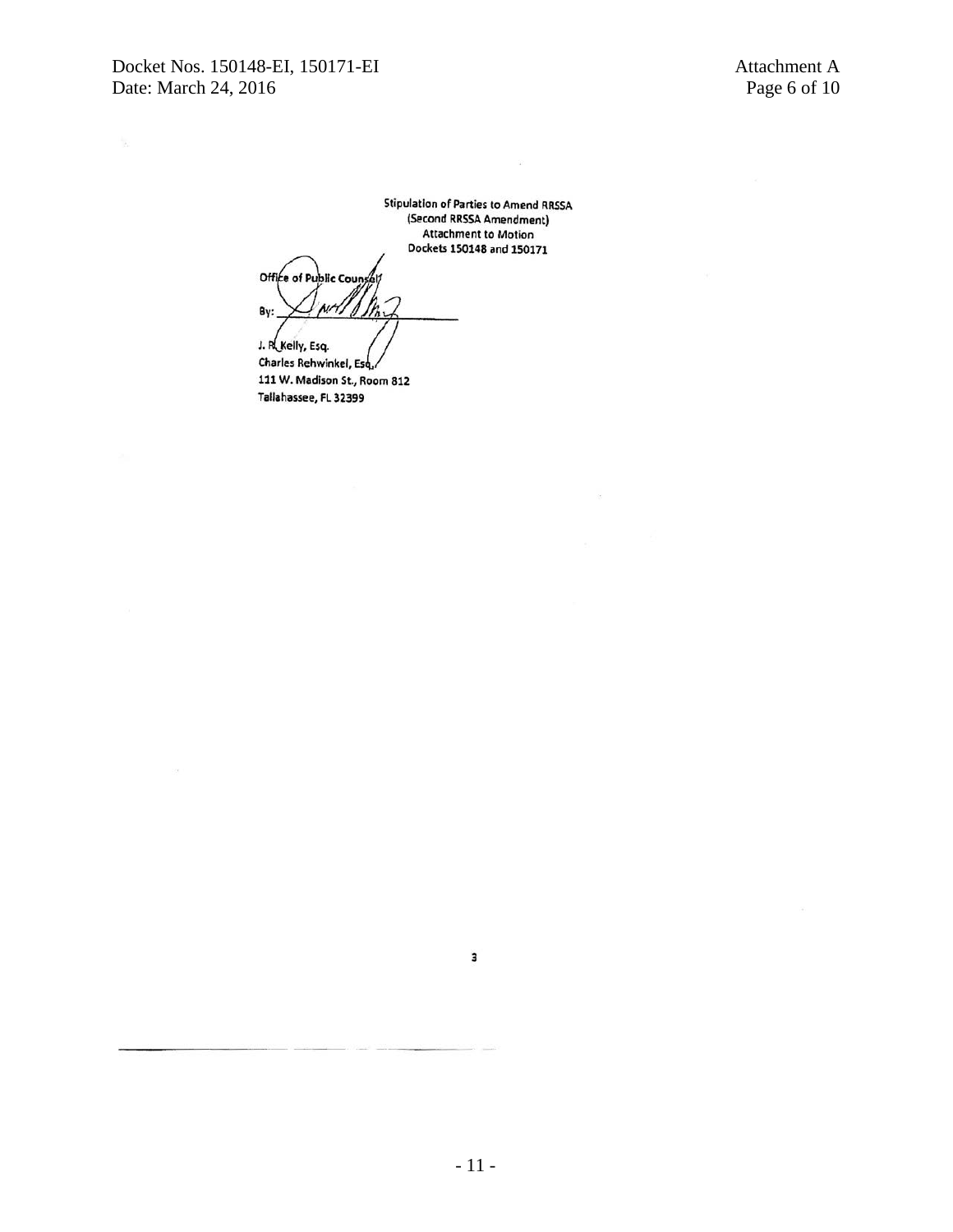Florida Industrial Power Users Group

tiwil By: March 8, 2016

Jon C. Mayle, Bsq. Moyle Law Firm 118 North Gadsden Street Tallahassee, FL 32301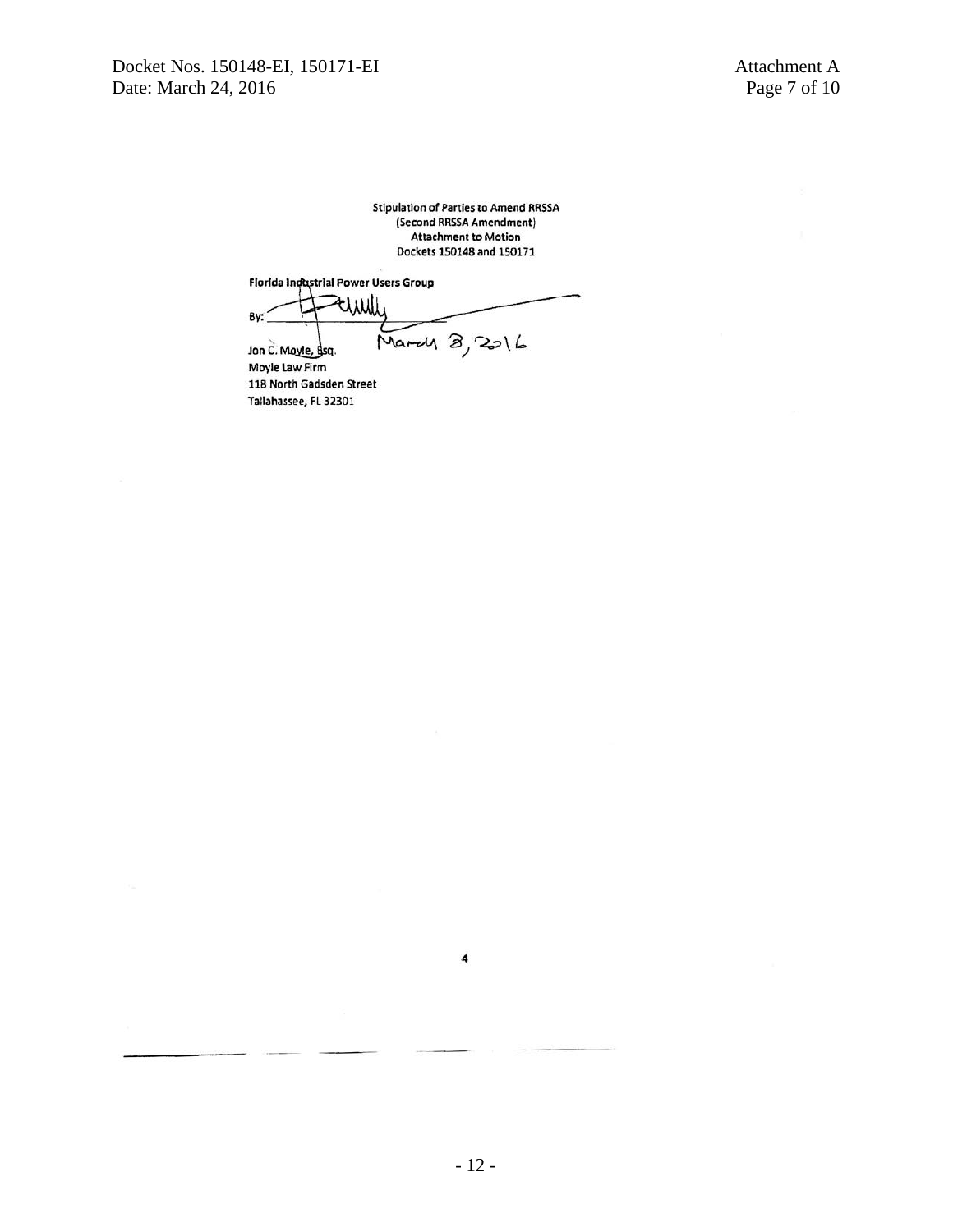White Spyings Agricultural Chemicals, Inc. Lamy By:

James W. Brew, Esquire Stone Mattheis Xenopoulos & Brew, LC 1025 Thomas Jefferson St., NW Eighth Floor, West Tower Washington, DC 20007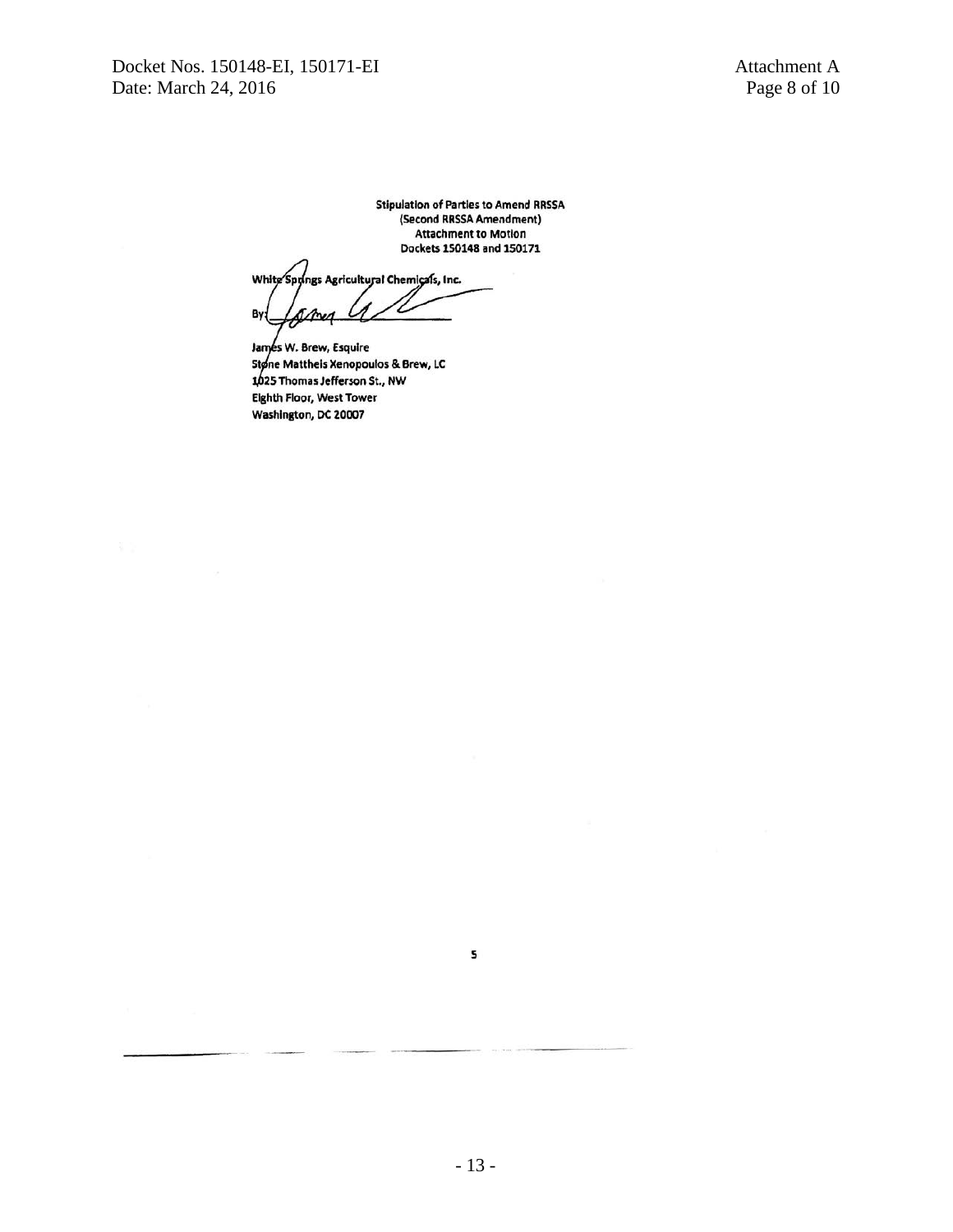**Florida Retail Federation** 

l.Q  $By:$ 

I **Robert Scheffel Wright** John T. LaVia III Gardner, Bist, Bowden, Bush, Dee, LaVia & Wright, P.A. 1300 Thomaswood Drive Tallahassee, FL 32308